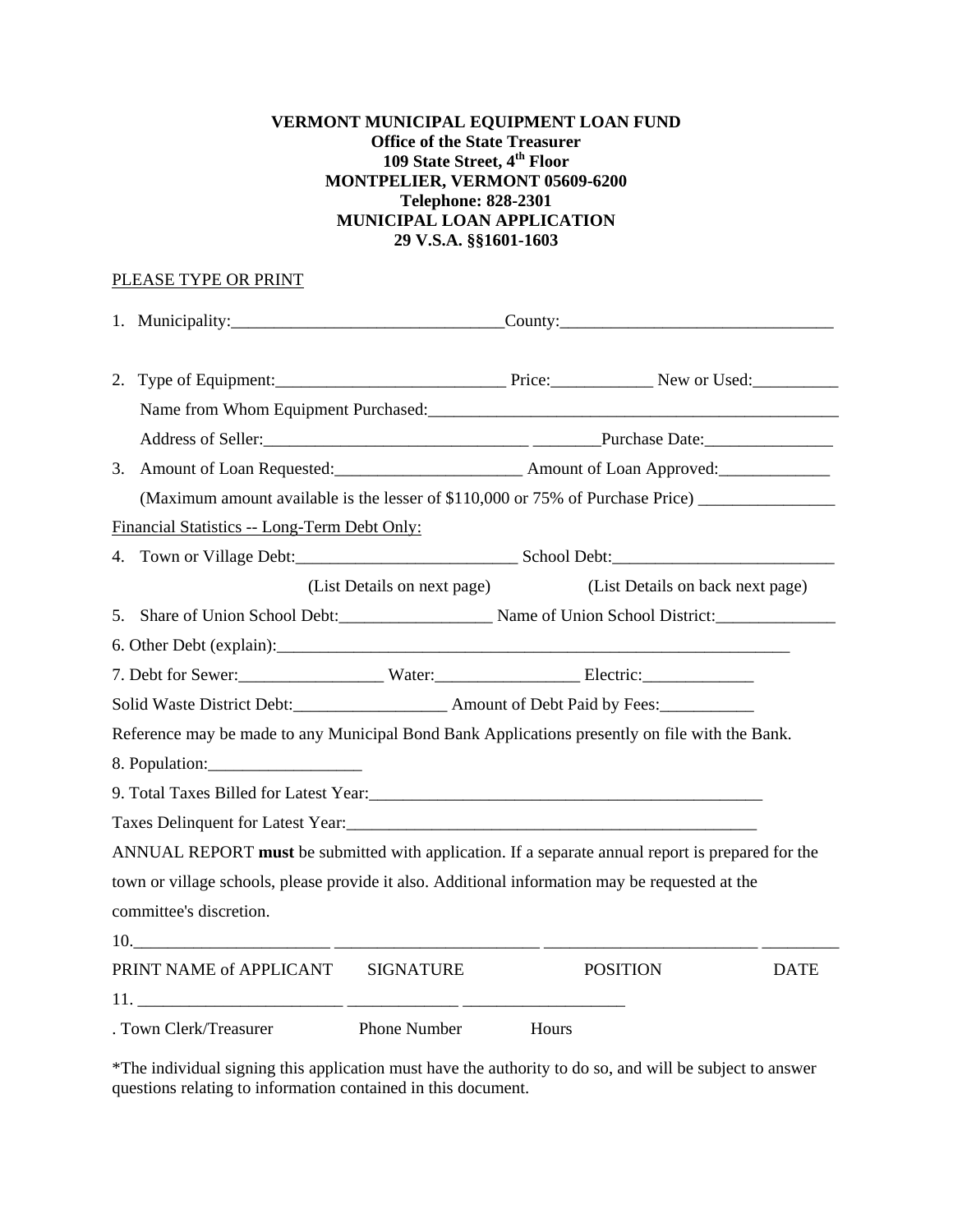| 12. Town or Village Long Term Debt:                                                   |         | School Debt |         |
|---------------------------------------------------------------------------------------|---------|-------------|---------|
| Owed to:                                                                              | Amount: | Owed to:    | Amount: |
|                                                                                       |         |             |         |
|                                                                                       |         |             |         |
|                                                                                       |         |             |         |
| $\text{TOTALS} \_\_\_\_\_\_\_\_\_\_\_\_\_\_\_\_\_\_\_\_\_\_\_\_\_\_\_\_\_\_\_\_ \_\_$ |         |             |         |
| 13. Other Debt                                                                        |         |             |         |
| Owed to:                                                                              | Amount: |             |         |
|                                                                                       |         |             |         |
|                                                                                       |         |             |         |
|                                                                                       |         |             |         |
|                                                                                       |         |             |         |

Totals